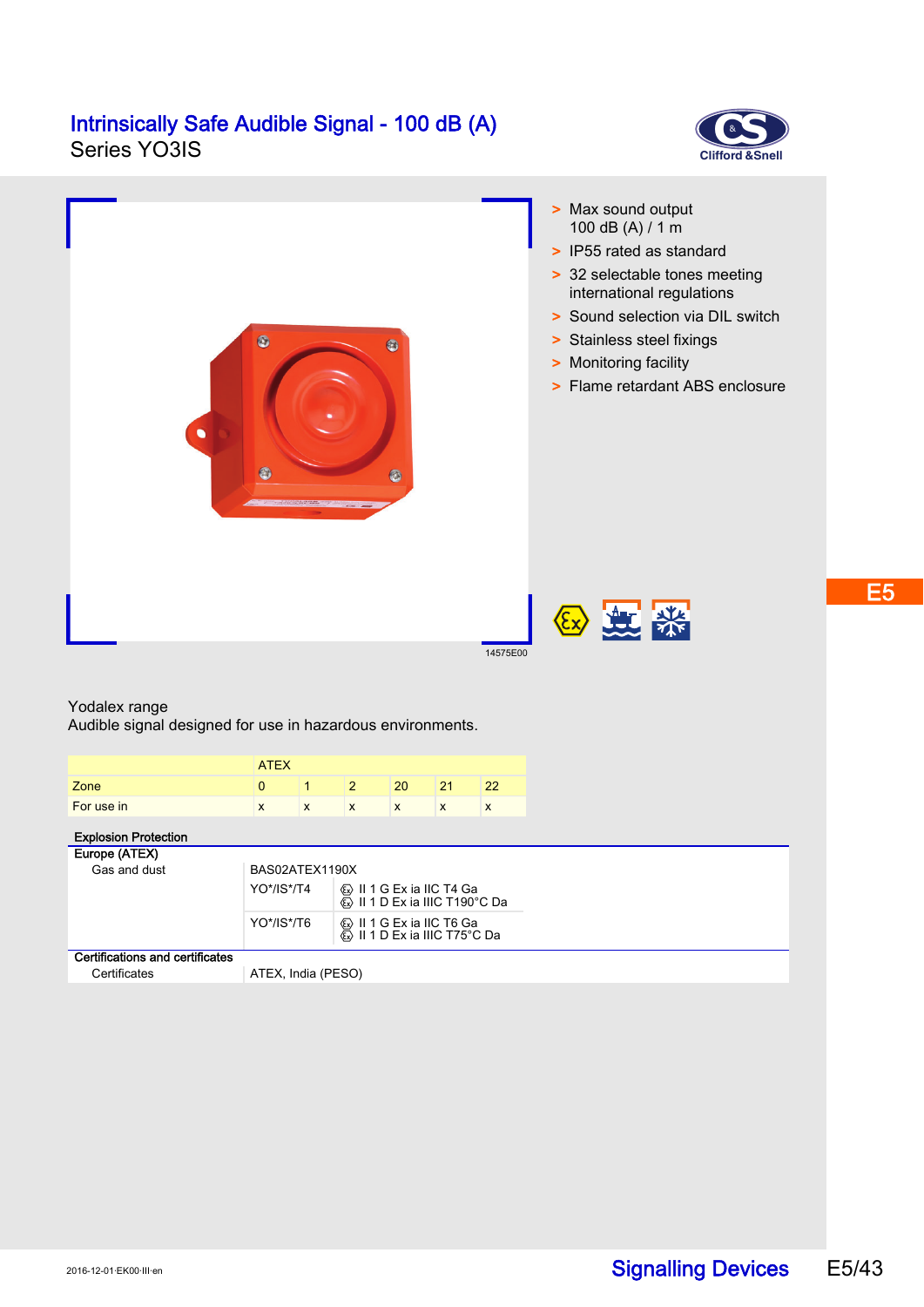# **Intrinsically Safe Audible Signal - 100 dB (A)**<br>Series YO3IS



| <b>Selection Table</b>                  |  |                                                                                                                                                                                                                                                                                                                        |                                             |              |                                            |       |                                  |  |                  |        |
|-----------------------------------------|--|------------------------------------------------------------------------------------------------------------------------------------------------------------------------------------------------------------------------------------------------------------------------------------------------------------------------|---------------------------------------------|--------------|--------------------------------------------|-------|----------------------------------|--|------------------|--------|
| Version                                 |  | Enclosure colour<br>Safety barrier                                                                                                                                                                                                                                                                                     |                                             |              | <b>Temperature class</b>                   |       | Order number                     |  | Art. no.         | Weight |
|                                         |  |                                                                                                                                                                                                                                                                                                                        |                                             |              |                                            |       |                                  |  |                  | kg     |
| YO3IS Sounder,                          |  | red flame (RF)<br><b>ISC</b>                                                                                                                                                                                                                                                                                           |                                             |              | T <sub>4</sub>                             |       | <b>YO3/ISC/T4</b>                |  | 205308           | 0.390  |
| ATEX certification.<br>standard devices |  |                                                                                                                                                                                                                                                                                                                        |                                             |              | T <sub>6</sub>                             |       | <b>YO3/ISC/T6</b>                |  | 207019           | 0.390  |
|                                         |  |                                                                                                                                                                                                                                                                                                                        |                                             |              |                                            |       |                                  |  |                  |        |
| <b>Technical Data</b>                   |  |                                                                                                                                                                                                                                                                                                                        |                                             |              |                                            |       |                                  |  |                  |        |
| <b>Electrical data</b>                  |  |                                                                                                                                                                                                                                                                                                                        |                                             |              |                                            |       |                                  |  |                  |        |
| Rated operational voltage               |  | 16.226.4V                                                                                                                                                                                                                                                                                                              |                                             |              |                                            |       |                                  |  |                  |        |
| Current consumption                     |  | Power supply                                                                                                                                                                                                                                                                                                           |                                             |              | Certified barrier /<br>isolator parameters |       | Current consumption<br>dB(A)/1 m |  | Sound output     |        |
|                                         |  | 24 V DC                                                                                                                                                                                                                                                                                                                |                                             | 28 V / 300 Ω |                                            | 25 mA |                                  |  | 100 dB (A) / 1 m |        |
|                                         |  | 18 V DC                                                                                                                                                                                                                                                                                                                |                                             | 28 V / 300 Ω | 19 mA                                      |       | 98 dB (A) / 1 m                  |  |                  |        |
| Certified input parameters              |  | $= 30 V$<br>Ui                                                                                                                                                                                                                                                                                                         |                                             |              |                                            |       |                                  |  |                  |        |
|                                         |  |                                                                                                                                                                                                                                                                                                                        |                                             |              |                                            |       |                                  |  |                  |        |
|                                         |  | h.<br>$=$                                                                                                                                                                                                                                                                                                              | 133 mA                                      |              |                                            |       |                                  |  |                  |        |
|                                         |  | $P_i$<br>$= 0.7 W$                                                                                                                                                                                                                                                                                                     |                                             |              |                                            |       |                                  |  |                  |        |
|                                         |  | 0<br>Ci<br>$\equiv$                                                                                                                                                                                                                                                                                                    |                                             |              |                                            |       |                                  |  |                  |        |
|                                         |  | $= 0$<br>Li.                                                                                                                                                                                                                                                                                                           |                                             |              |                                            |       |                                  |  |                  |        |
| Line monitoring                         |  | yes                                                                                                                                                                                                                                                                                                                    |                                             |              |                                            |       |                                  |  |                  |        |
| Acoustic data                           |  |                                                                                                                                                                                                                                                                                                                        |                                             |              |                                            |       |                                  |  |                  |        |
| Volume                                  |  | max. 100 dB(A) / 1 m                                                                                                                                                                                                                                                                                                   |                                             |              |                                            |       |                                  |  |                  |        |
| Volume control                          |  | 15 dB (A) adjustment<br>(T4 Models only)                                                                                                                                                                                                                                                                               |                                             |              |                                            |       |                                  |  |                  |        |
| Sound stages                            |  | 2                                                                                                                                                                                                                                                                                                                      |                                             |              |                                            |       |                                  |  |                  |        |
| Sound selection                         |  | via DIL-switch                                                                                                                                                                                                                                                                                                         |                                             |              |                                            |       |                                  |  |                  |        |
| <b>Ambient conditions</b>               |  |                                                                                                                                                                                                                                                                                                                        |                                             |              |                                            |       |                                  |  |                  |        |
| Operating temperature<br>range          |  | $-25+40 °C$                                                                                                                                                                                                                                                                                                            |                                             |              |                                            |       |                                  |  |                  |        |
| Storage temperature                     |  |                                                                                                                                                                                                                                                                                                                        | $-40+70$ °C                                 |              |                                            |       |                                  |  |                  |        |
| Max. relative humidity                  |  | 95 % at 40 °C                                                                                                                                                                                                                                                                                                          |                                             |              |                                            |       |                                  |  |                  |        |
| <b>Mechanical data</b>                  |  |                                                                                                                                                                                                                                                                                                                        |                                             |              |                                            |       |                                  |  |                  |        |
| Cable entries                           |  | $1 \times M20$                                                                                                                                                                                                                                                                                                         |                                             |              |                                            |       |                                  |  |                  |        |
| Material                                |  |                                                                                                                                                                                                                                                                                                                        |                                             |              |                                            |       |                                  |  |                  |        |
| Enclosure                               |  | ABS, flame retardant                                                                                                                                                                                                                                                                                                   |                                             |              |                                            |       |                                  |  |                  |        |
| Assembly parts                          |  | stainless steel fixings                                                                                                                                                                                                                                                                                                |                                             |              |                                            |       |                                  |  |                  |        |
| Labels                                  |  | polyester foil, adhesive                                                                                                                                                                                                                                                                                               |                                             |              |                                            |       |                                  |  |                  |        |
| Degree of protection                    |  | IP65 acc. to IEC 60529                                                                                                                                                                                                                                                                                                 |                                             |              |                                            |       |                                  |  |                  |        |
| <b>Mounting / Installation</b>          |  |                                                                                                                                                                                                                                                                                                                        |                                             |              |                                            |       |                                  |  |                  |        |
| Mounting                                |  | Should be mounted to a reasonably flat wall or bulkhead of suitable material using the lugs<br>projecting from the side of the enclosure. The minimum recommended length of fixing screws is<br>25 mm. To maintain the integrity of the weather seal, the cable entry must be fitted using a suitable<br>sealed gland. |                                             |              |                                            |       |                                  |  |                  |        |
| Connection                              |  | 2.5 mm <sup>2</sup> terminals                                                                                                                                                                                                                                                                                          | Each sounder should be wired independently. |              |                                            |       |                                  |  |                  |        |